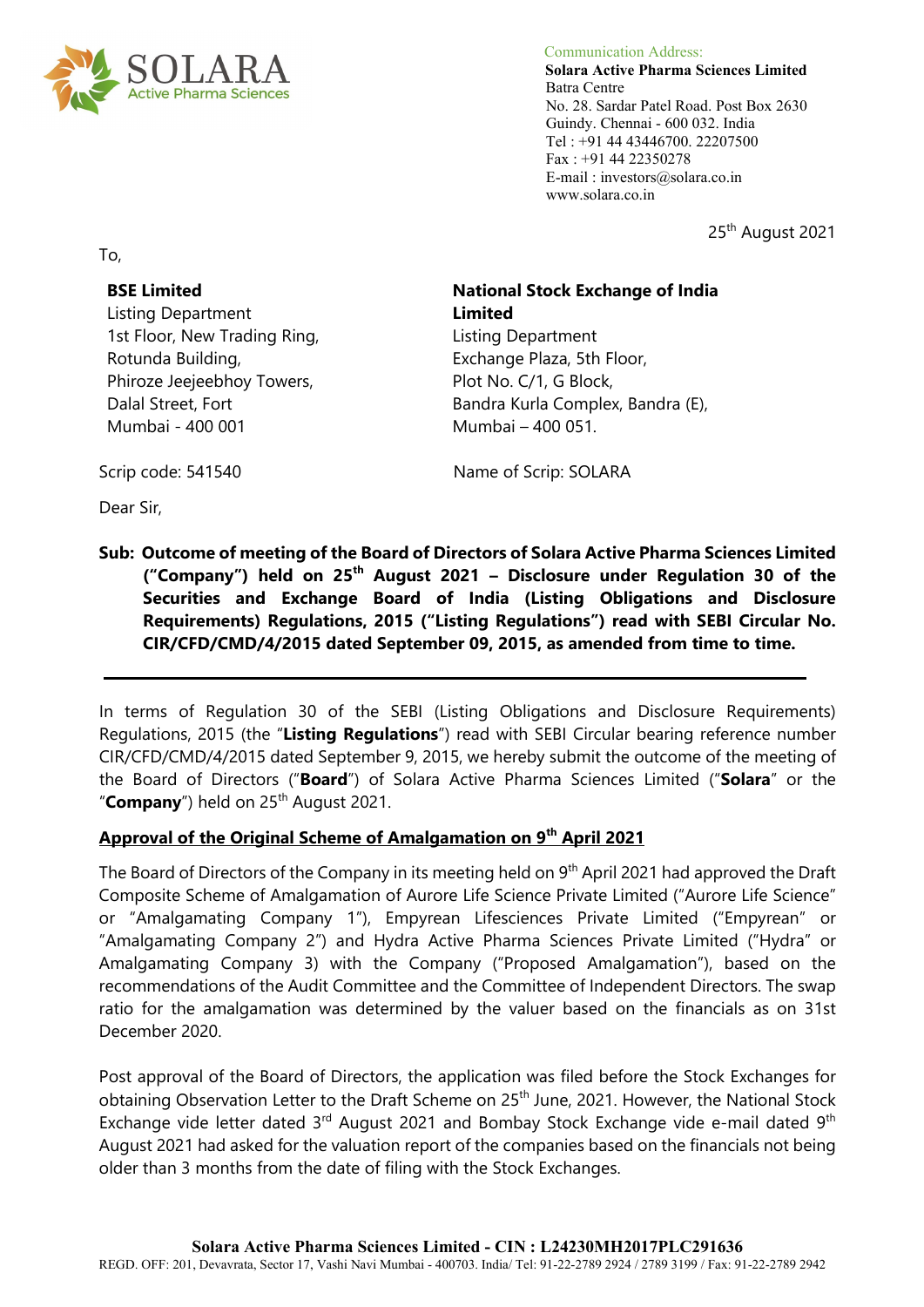

 Communication Address: **Solara Active Pharma Sciences Limited** Batra Centre No. 28. Sardar Patel Road. Post Box 2630 Guindy. Chennai - 600 032. India Tel : +91 44 43446700. 22207500 Fax : +91 44 22350278 E-mail : investors@solara.co.in www.solara.co.in

In view of the same, the Company has obtained the addendum to the valuation report dated  $25<sup>th</sup>$ August 2021 determining the revised swap ratio based on the Financials Statements as on 30<sup>th</sup> June 2021 (being not more than 3 months old) and Addendum to the Fairness Opinion dated 25<sup>th</sup> August 2021.

The Board has taken on record and considered the aforesaid addendum to valuation report and the addendum to the Fairness Opinion and has decided to continue with the swap ratio for the Proposed Amalgamation as approved by the Board in its meeting held on 9<sup>th</sup> April 2021.

The Scheme is subject to the fulfilment of certain conditions including receipt of approvals of shareholders and creditors of companies involved and approval of other regulatory authorities as may be required, including those of the National Stock Exchange of India Limited, BSE Limited, Securities and Exchange Board of India and the National Company Law Tribunal, having jurisdiction over the respective companies ("**NCLT**").

Please find enclosed **Annexure 1** containing details as per Regulation 30 of the Listing Regulations read with Circular CIR/CFD/CMD/4/2015 dated September 9, 2015.

This is for your information and record.

Thanking you,

Yours faithfully, For and on behalf of Solara Active Pharma Sciences Limited

 $\frac{1}{2}$ 

Murali Krishna Company Secretary Encl: A/a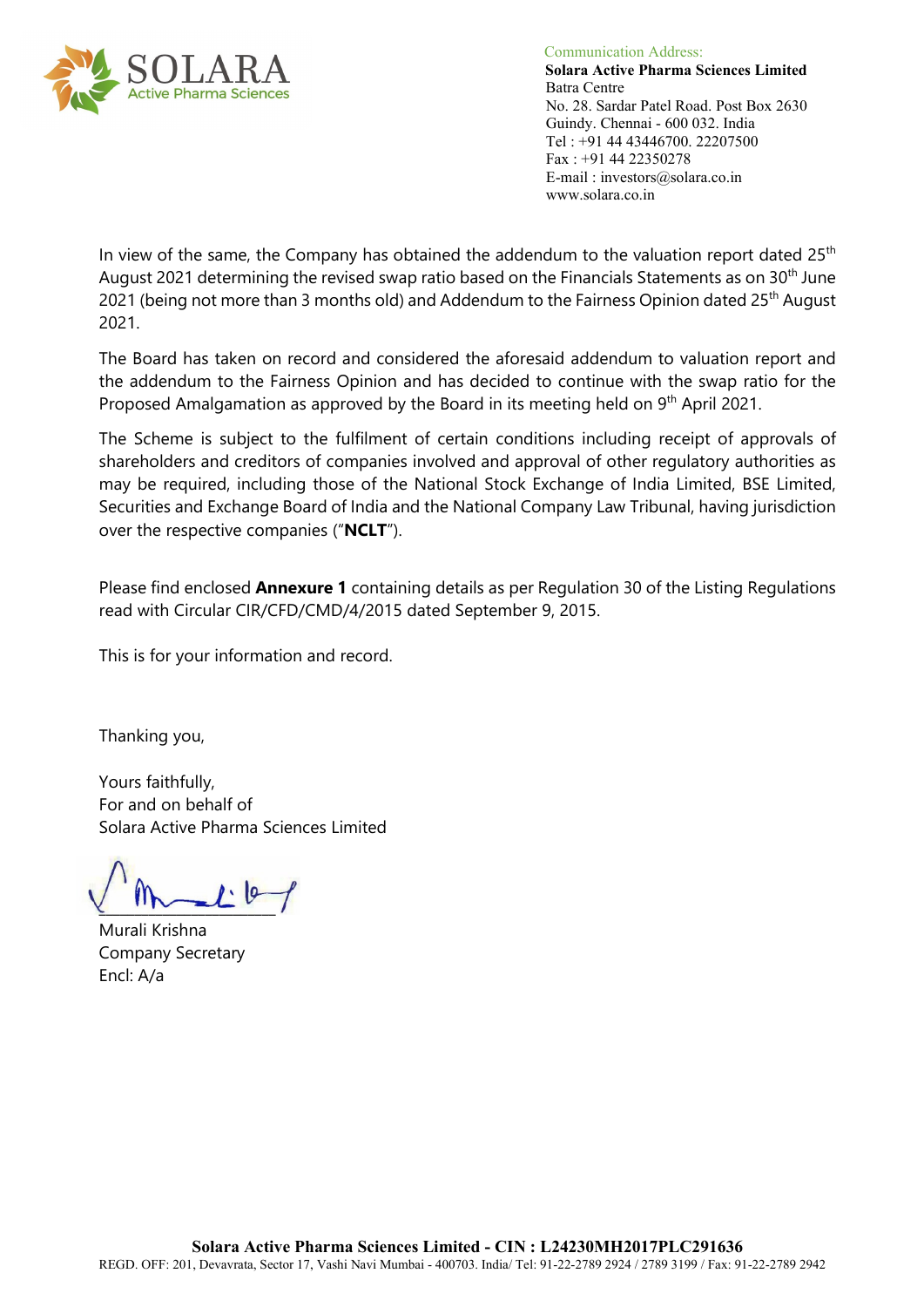

Communication Address:

 **Solara Active Pharma Sciences Limited** No. 28. Sardar Patel Road. Post Box 2630 Guindy. Chennai - 600 032. India Tel : +91 44 43446700. 22207500 Fax : +91 44 22350278 E-mail : investors@solara.co.in www.solara.co.in

#### **Annexure – I**

#### **Disclosures regarding the proposed Composite Scheme of Amalgamation and Arrangement**

| Sr.<br>No. | <b>Particulars</b>                                                                                                                       | <b>Details</b>                                                                                                                                                                                                                                                                                                                                                                                                                                                                                                                                                                          |                                                                                                                                                                            |                                  |  |
|------------|------------------------------------------------------------------------------------------------------------------------------------------|-----------------------------------------------------------------------------------------------------------------------------------------------------------------------------------------------------------------------------------------------------------------------------------------------------------------------------------------------------------------------------------------------------------------------------------------------------------------------------------------------------------------------------------------------------------------------------------------|----------------------------------------------------------------------------------------------------------------------------------------------------------------------------|----------------------------------|--|
| a)         | Name of the entities forming<br>of<br>the<br>part<br>amalgamation/merger,<br>details in brief such as size,<br>turnover, etc             | This Scheme is a Composite Scheme of Amalgamation ("Scheme")<br>involving:<br>Solara Active Pharma Sciences Limited ("Company" or<br>1.<br>"Solara" or "Amalgamated Company"). It is Listed on BSE and<br>NSE;<br>2. Aurore Life Science Private Limited ("Aurore Life Science" or<br>"Amalgamating Company 1");<br>3. Empyrean Lifesciences Private Limited ("Empyrean" or<br>"Amalgamating Company 2"); and<br>Hydra Active Pharma Sciences Private Limited ("Hydra" or<br>4.<br><b>Amalgamating Company 3).</b><br>Set out below is the net-worth and total income for the Financial |                                                                                                                                                                            |                                  |  |
|            |                                                                                                                                          | Year ending 31 <sup>st</sup> March 2021 of the entities involved in the Scheme<br>- (Amount in INR Crores)                                                                                                                                                                                                                                                                                                                                                                                                                                                                              |                                                                                                                                                                            |                                  |  |
|            |                                                                                                                                          | <b>Particulars</b>                                                                                                                                                                                                                                                                                                                                                                                                                                                                                                                                                                      | <b>Total Income</b><br>(Standalone)                                                                                                                                        | <b>Net Worth</b><br>(Standalone) |  |
|            |                                                                                                                                          | Solara                                                                                                                                                                                                                                                                                                                                                                                                                                                                                                                                                                                  | 1,645.29                                                                                                                                                                   | 1,592.78                         |  |
|            |                                                                                                                                          | Life<br>Aurore<br>Science                                                                                                                                                                                                                                                                                                                                                                                                                                                                                                                                                               | 515.65                                                                                                                                                                     | 219.07                           |  |
|            |                                                                                                                                          | Empyrean                                                                                                                                                                                                                                                                                                                                                                                                                                                                                                                                                                                | 5.36                                                                                                                                                                       | (3.42)                           |  |
|            |                                                                                                                                          | Hydra                                                                                                                                                                                                                                                                                                                                                                                                                                                                                                                                                                                   | 4.43                                                                                                                                                                       | 126.73                           |  |
| b)         | Whether<br>the<br>transaction<br>would fall within the related<br>transactions? If Yes, whether<br>the same is done at "Arm's<br>Length" | The proposed Scheme does not fall within the purview of related<br>party transactions in terms of exemption granted under General<br>Circular No. 30/2014 dated 17 <sup>th</sup> July 2014 issued by the Ministry<br>of Corporate Affairs since the Scheme is under Sections 230 to 232<br>of the Companies Act, 2013 and is subject to the sanction of the<br>National Company Law Tribunal and provisions of Section 188 of<br>the Companies Act, 2013 are not applicable.<br>The companies involved in the Scheme have following<br>relationship with each other-<br>companies.      | Karuna Business Solutions LLP is a common promoter in Solara<br>and Hydra holding 7.83% and 29.75% stake in respective<br>Hydra holds 61.65% stake in Aurore Life Science. |                                  |  |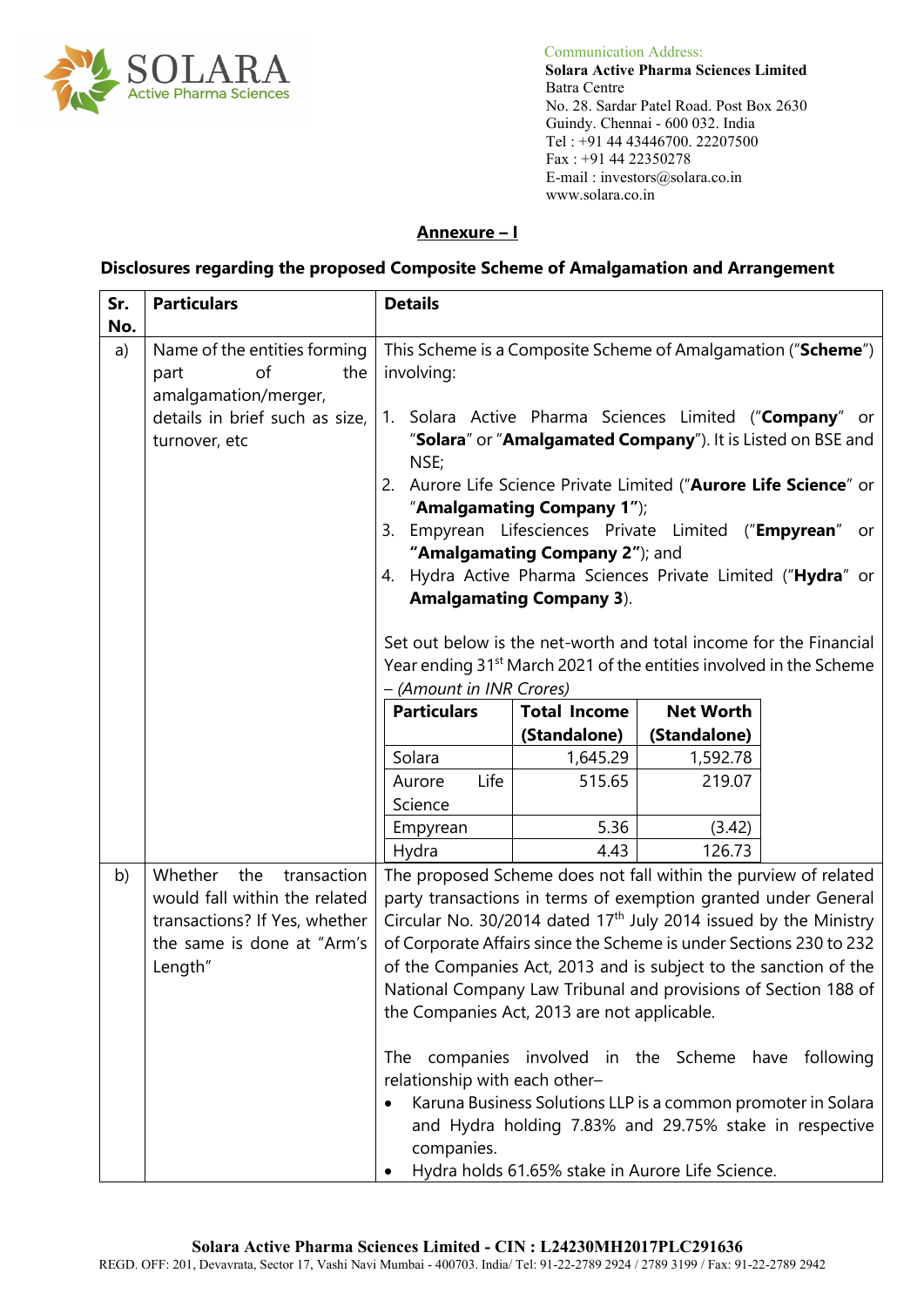

 **Solara Active Pharma Sciences Limited** Batra Centre No. 28. Sardar Patel Road. Post Box 2630 Guindy. Chennai - 600 032. India Tel : +91 44 43446700. 22207500 Fax : +91 44 22350278 E-mail : investors@solara.co.in www.solara.co.in

|              |                                         |     | Empyrean is a wholly owned subsidiary of Aurore Life Science.                                                                                                                                                                                                                                                                                                                                                                                                                                                                                                                                                                                                                                                                                                                                                                                                                                                                                                                                                                                                                        |                                                                                                                                                                                                                                                 |  |  |  |
|--------------|-----------------------------------------|-----|--------------------------------------------------------------------------------------------------------------------------------------------------------------------------------------------------------------------------------------------------------------------------------------------------------------------------------------------------------------------------------------------------------------------------------------------------------------------------------------------------------------------------------------------------------------------------------------------------------------------------------------------------------------------------------------------------------------------------------------------------------------------------------------------------------------------------------------------------------------------------------------------------------------------------------------------------------------------------------------------------------------------------------------------------------------------------------------|-------------------------------------------------------------------------------------------------------------------------------------------------------------------------------------------------------------------------------------------------|--|--|--|
|              |                                         |     | Pursuant to the scheme, Solara would issue consideration by way<br>of equity shares as recommended by the Board after considering<br>the addendum to the valuation report obtained from Niranjan<br>Kumar, Registered Valuer - Securities or Financial Assets, a<br>Registered Valuer and addendum to the Fairness opinion on the<br>said valuation report is obtained from ICICI Securities Limited.                                                                                                                                                                                                                                                                                                                                                                                                                                                                                                                                                                                                                                                                                |                                                                                                                                                                                                                                                 |  |  |  |
| $\mathsf{C}$ | Area of Business of the                 |     |                                                                                                                                                                                                                                                                                                                                                                                                                                                                                                                                                                                                                                                                                                                                                                                                                                                                                                                                                                                                                                                                                      | <b>Business</b><br><b>Company</b>                                                                                                                                                                                                               |  |  |  |
|              | entity(ies)                             |     | Solara                                                                                                                                                                                                                                                                                                                                                                                                                                                                                                                                                                                                                                                                                                                                                                                                                                                                                                                                                                                                                                                                               | Solara is engaged in the<br>business of<br>manufacturing and development of Active<br>Pharmaceutical Ingredients ('API') and also<br>Contract<br>Manufacturing<br>offers<br>and<br>global<br>Development<br>Services<br>to<br>the<br>companies. |  |  |  |
|              |                                         |     | Aurore Life                                                                                                                                                                                                                                                                                                                                                                                                                                                                                                                                                                                                                                                                                                                                                                                                                                                                                                                                                                                                                                                                          | Aurore Life Science is engaged in the business                                                                                                                                                                                                  |  |  |  |
|              |                                         |     | Science                                                                                                                                                                                                                                                                                                                                                                                                                                                                                                                                                                                                                                                                                                                                                                                                                                                                                                                                                                                                                                                                              | of developing wide range of generic<br>pharmaceutical products.                                                                                                                                                                                 |  |  |  |
|              |                                         |     | Empyrean                                                                                                                                                                                                                                                                                                                                                                                                                                                                                                                                                                                                                                                                                                                                                                                                                                                                                                                                                                                                                                                                             | Empyrean is a wholly owned subsidiary of<br>Aurore Life Science and is engaged in the<br>pharmaceutical business.                                                                                                                               |  |  |  |
|              |                                         |     | Hydra                                                                                                                                                                                                                                                                                                                                                                                                                                                                                                                                                                                                                                                                                                                                                                                                                                                                                                                                                                                                                                                                                | Hydra is engaged in pharmaceutical business<br>through its subsidiary company Aurore Life<br>Science where in it holds 61.65% stake.                                                                                                            |  |  |  |
| d)           | Rationale<br>for<br>Amalgamation/Merger | the | The Transferor Companies and the Transferee Company are<br>engaged in similar lines of business and complement each other.<br>With an intend to expand the business and achieve larger product<br>portfolio, economies of scale, efficiency, optimisation of logistic<br>distribution network and other related economies by<br>and<br>consolidating the business operations being managed by<br>different management teams, the Board of Directors of the<br>Transferor Companies and Transferee Company proposes to<br>consolidate the business of Transferor Companies with the<br>Transferee Company. The proposed amalgamation of Transferor<br>Companies with Transferee Company would inter alia have the<br>following benefits:<br>1. The amalgamation will enable the consolidation of the API<br>business of the Transferor Companies with the Transferee<br>Company and would create one of the largest API players in<br>the industry and will facilitate in focused growth, operational<br>efficiency, integration synergies and better supervision of the<br>business. |                                                                                                                                                                                                                                                 |  |  |  |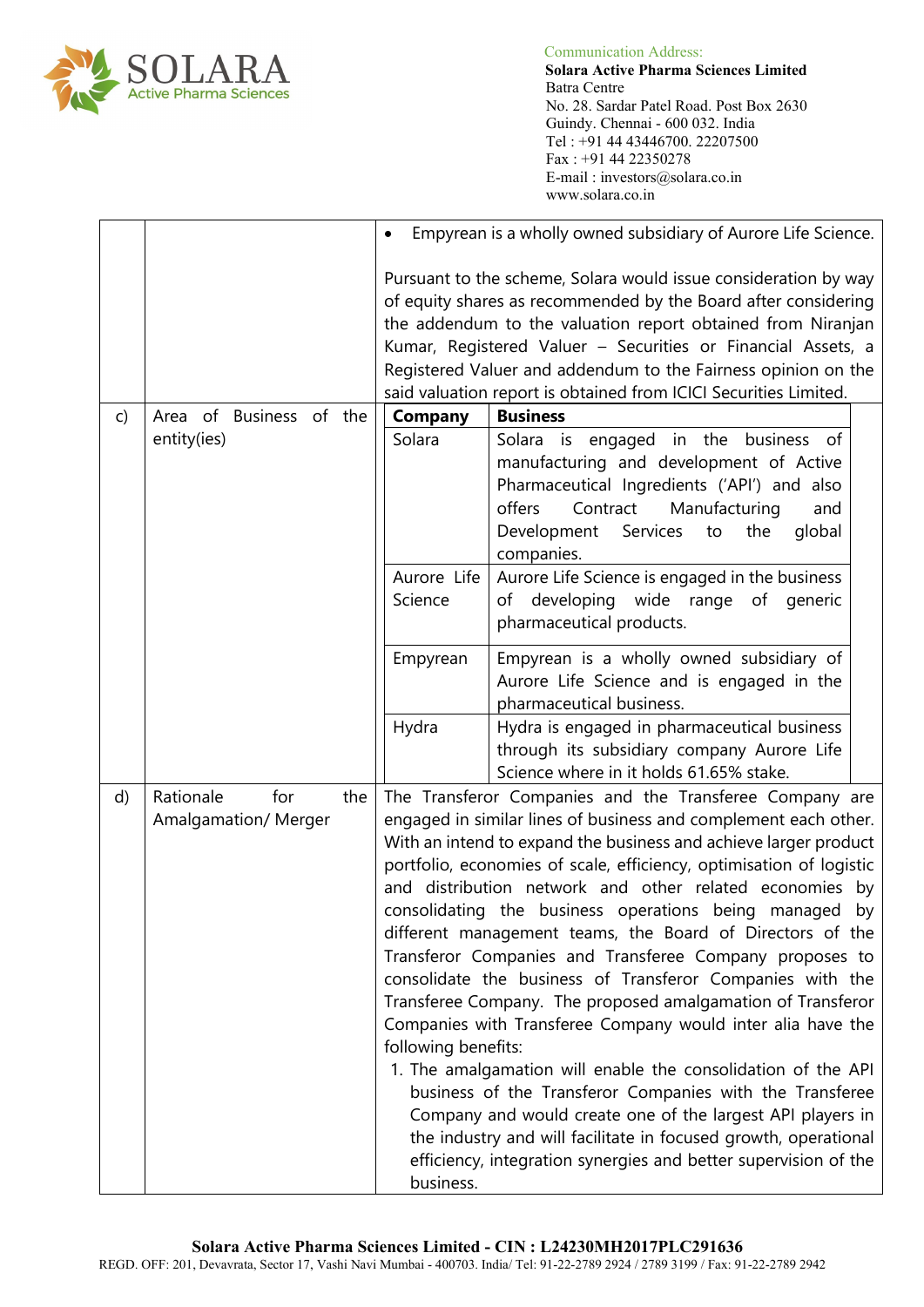

 **Solara Active Pharma Sciences Limited** Batra Centre No. 28. Sardar Patel Road. Post Box 2630 Guindy. Chennai - 600 032. India Tel : +91 44 43446700. 22207500 Fax : +91 44 22350278 E-mail : investors@solara.co.in www.solara.co.in

|    |                               | 2. The amalgamation would enable to enhance business<br>potential and increased capability to offer a wider portfolio of<br>products with a diversified resource base and deeper client<br>relationships.<br>3. The amalgamation will significantly de-risk operations with the<br>combined entity having eight manufacturing facilities, three<br>Research & Development Centres and footprint in 75 +<br>countries enabling a wider market reach and customer<br>offerings.<br>4. Would have<br>organizational<br>improved<br>capability<br>and<br>leadership, arising from the pooling of human capital who<br>have the diverse skills, talent and vast experience to compete<br>successfully in an increasingly competitive industry.<br>5. Would enable greater access to different market segments in<br>conduct of its business and addition of new products in the<br>portfolio would improve the competitive position of the<br>combined entity.<br>6. The amalgamation would add new Research and Development<br>capabilities, new products pipeline and capabilities and would<br>also bring in large Contract Research and Manufacturing<br>('CRAMS') business innovator relationship.<br>7. The proposed consolidation would result in financial resources<br>being efficiently merged and pooled leading to more effective<br>and centralized management of funds, greater economies of<br>scale, stronger base for future growth and reduction of |
|----|-------------------------------|------------------------------------------------------------------------------------------------------------------------------------------------------------------------------------------------------------------------------------------------------------------------------------------------------------------------------------------------------------------------------------------------------------------------------------------------------------------------------------------------------------------------------------------------------------------------------------------------------------------------------------------------------------------------------------------------------------------------------------------------------------------------------------------------------------------------------------------------------------------------------------------------------------------------------------------------------------------------------------------------------------------------------------------------------------------------------------------------------------------------------------------------------------------------------------------------------------------------------------------------------------------------------------------------------------------------------------------------------------------------------------------------------------------------------------------------------------------|
|    |                               | administrative overheads.<br>8. Further, the synergies arising out of consolidation of business<br>will lead to enhancement of net worth of the combined<br>business and enhancement in earnings and cash flow would<br>optimize the value of the Transferee Company and enhance<br>the shareholder's value.<br>9. Moreover, the amalgamation of Transferor Companies with                                                                                                                                                                                                                                                                                                                                                                                                                                                                                                                                                                                                                                                                                                                                                                                                                                                                                                                                                                                                                                                                                       |
|    |                               | the Transferee Company is expected to increase the long-term<br>value for all the shareholders. Further, the public shareholders<br>of the Transferee Company will have an opportunity to<br>participate in the profit and growth of the businesses of<br>Transferor Companies which are currently unlisted.                                                                                                                                                                                                                                                                                                                                                                                                                                                                                                                                                                                                                                                                                                                                                                                                                                                                                                                                                                                                                                                                                                                                                     |
| e) | In case of cash consideration | There is no cash consideration involved in the Scheme.                                                                                                                                                                                                                                                                                                                                                                                                                                                                                                                                                                                                                                                                                                                                                                                                                                                                                                                                                                                                                                                                                                                                                                                                                                                                                                                                                                                                           |
|    | amount or otherwise share     | To the shareholders of Transferor Company 1:                                                                                                                                                                                                                                                                                                                                                                                                                                                                                                                                                                                                                                                                                                                                                                                                                                                                                                                                                                                                                                                                                                                                                                                                                                                                                                                                                                                                                     |
|    | exchange ratio;               | 1298 (One thousand two hundred and Ninety-Eight) fully paid-                                                                                                                                                                                                                                                                                                                                                                                                                                                                                                                                                                                                                                                                                                                                                                                                                                                                                                                                                                                                                                                                                                                                                                                                                                                                                                                                                                                                     |
|    |                               | up equity shares of Rs. 10 (Rupees Ten only) each of the                                                                                                                                                                                                                                                                                                                                                                                                                                                                                                                                                                                                                                                                                                                                                                                                                                                                                                                                                                                                                                                                                                                                                                                                                                                                                                                                                                                                         |